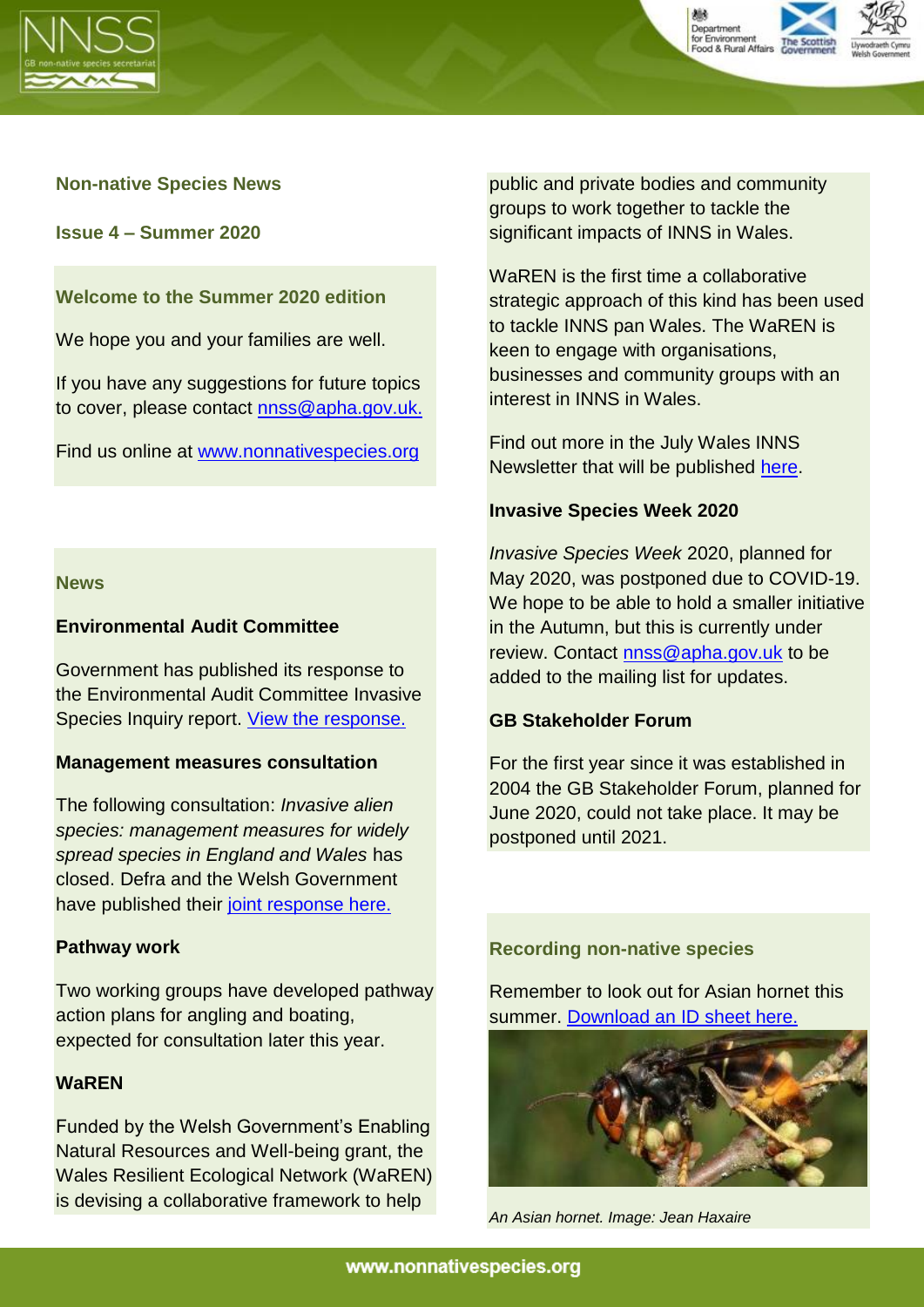



Record any sightings using the following: Asian Hornet Watch app for [iPhone](https://itunes.apple.com/gb/app/asian-hornet-watch/id1161238813?mt=8) / [Android](https://play.google.com/store/apps/details?id=uk.ac.ceh.hornets) [Online reporting form](http://www.brc.ac.uk/risc/alert.php?species=asian_hornet) [alertnonnative@ceh.ac.uk.](mailto:alertnonnative@ceh.ac.uk)

# **Predicting future invasive plants**

You can also take part in the BSBI's [plant](https://bsbi.org/plant-alert)  [alert project](https://bsbi.org/plant-alert) aimed at discovering which garden plants have the potential to become invasive and problematic in future.

## **COVID-19: safe activities to do at home**

Earlier this year we put together some [suggestions for activities](http://www.nonnativespecies.org/news/index.cfm?id=347) to help prevent the spread of invasive species, that people could safely do under lockdown.

- > Online training
- > Educational activities for children
- > Recording non-native species
- > Biosecurity planning

Some of you have shared other resources that might be useful to others, and updates on what you've been doing during lockdown. We've included some of these below

raise general awareness among all staff, and instructions on recording sightings in Scotland through the preferred reporting channel, [Scotland's environment website,](https://www.environment.gov.scot/get-involved/submit-your-data/invasive-non-native-species/) which links to [iRecord.](https://www.brc.ac.uk/irecord/enter-non-native-records) Most importantly, biosecurity training has been incorporated into our mandatory health and safety training for field staff, to ensure that anyone working outdoors follows the principles of *Check Clean Dry*.

With only essential fieldwork being possible at the moment, we're encouraging staff to make the most of the enforced desk time to complete the training during lockdown.

## **Links to online training resources**

Learn about invasive plants and animals, how to identify them, and how to prevent their spread, with our [free online training.](http://www.nonnativespecies.org/elearning) It's particularly useful for anyone that works or volunteers outside.

[Biosecurity training](https://openeducation.blackboard.com/mooc-catalog/courseDetails/view?course_id=_1189_1) for University students and staff (developed by University of Leeds).

[Invasive non-native species and biosecurity](https://ornamentalfish.org/training/invasive-non-native-species-training-module/) for retailers, pond consultants and fishkeepers (developed by OATA).

## **Online training**

## **INNS e-learning launched for SEPA staff**

#### *From Jo Long, SEPA*

The Scottish Environment Protection Agency has launched an INNS e-learning package for staff, based on the NNSS e-learning but tailored to Scotland. The training is made up of an introduction to the issue of INNS to

**Educational activities for children**

# **Scottish Invasive Species Initiative Alien Detectives activity pack**

#### *From Vicky Hilton, SISI*

As well as working with local communities and volunteers to remove invasive non-native species (INNS) across a huge area of Scotland, part of the remit of the Scottish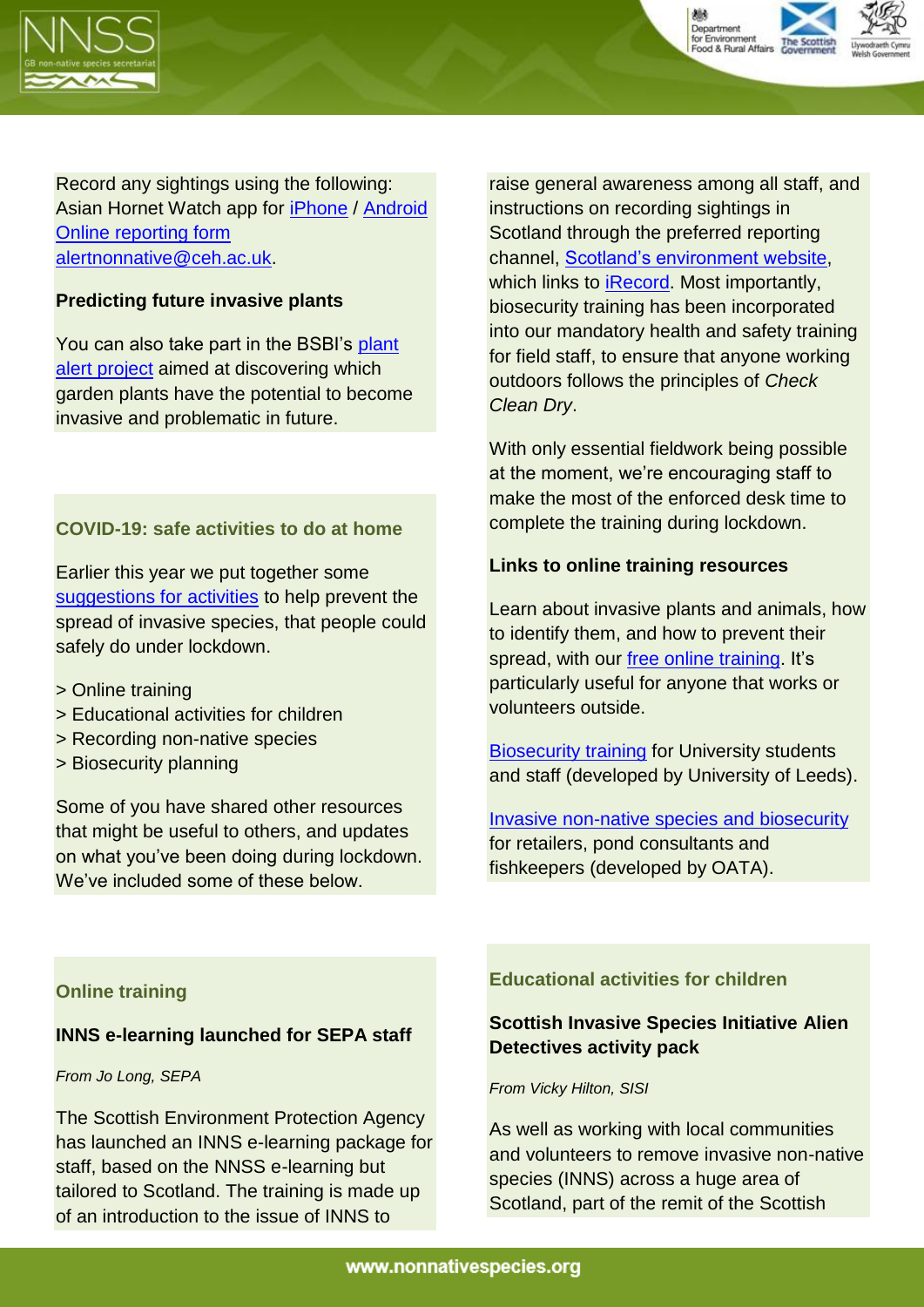

Invasive Species Initiative (SISI) is to raise public awareness about invasive species and their impacts. A key audience for this is young people and over the last two years the SISI team have worked on a range of projects to engage schools and youth groups.

One such project is the production of a range of educational resources and last month the SISI project was delighted to launch ['Alien](https://www.invasivespecies.scot/alien-detectives)  [Detectives'](https://www.invasivespecies.scot/alien-detectives) – a fun and educational online resource packed full of activities, presentations, worksheets, crafts, games and puzzles.



Originally designed as a school education pack, the situation with the Coronavirus lockdown gave the SISI team an opportunity (and the time thanks to homeworking!) to create something larger and more diverse to appeal to a wider range of people and which could be used in a variety circumstances - in the classroom, at home, in the garden, on local walks etc. – including those in the period of COVID-19 restrictions and social distancing.

The resource is designed so that no prior knowledge of INNS is needed to get involved. To help structured learning the activities are laid out in themes including; discovering what aliens are, how they got here, what makes them successful, how to prevent them taking over and how to find and capture them.

Department for Environment<br>Food & Rural Affairs

Each theme has several activities and games and in addition there is a whole section devoted to fun crafts, puzzles and games from invasive species battleships, invasive top trumps and making an exploding seed pod to crosswords, pictograms and wordsearches. There is also a certificate for those who have earned the sought-after status of 'Alien Detective'.



All the 'Alien Detective' resources can be found at [www.invasivespecies.scot/alien](http://www.invasivespecies.scot/alien-detectives)[detectives](http://www.invasivespecies.scot/alien-detectives)

If anyone has any INNS related activities or games they'd like to share to add into the resource pack then please drop the Scottish Invasive Species Initiative team a line on [sisi@nature.scot.](mailto:sisi@nature.scot) And of course do let others know about these Alien Detectives resources – they are there to be used.

## **Medway Valley Countryside Partnership**

The Medway Valley Countryside Partnership have produced [an illustrated book](https://secure.fera.defra.gov.uk/nonnativespecies/downloadDocument.cfm?id=2329) to educate young children about some of the invasive non-native species that are a problem on our